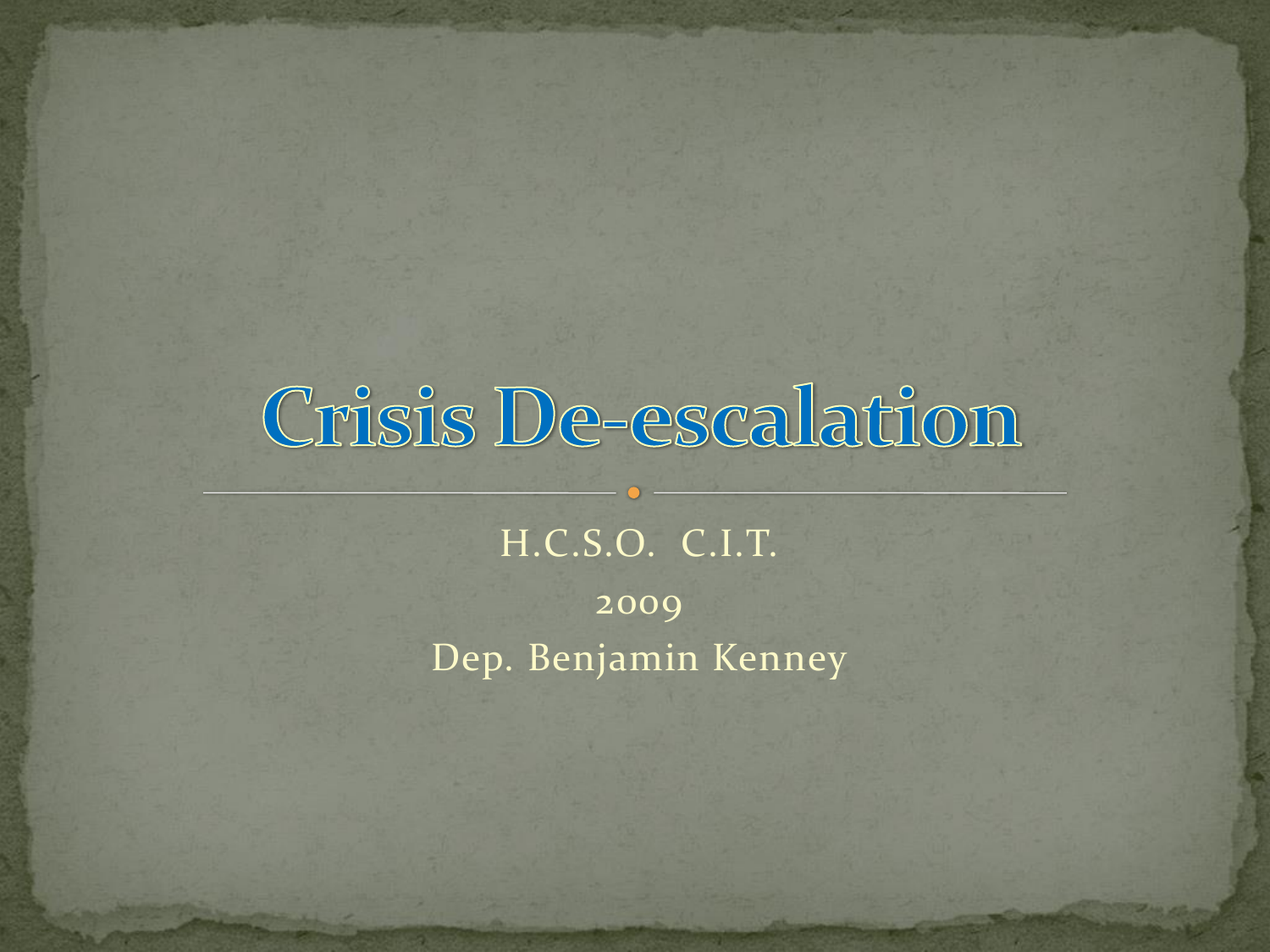### **Training Objectives**

- To identify a definition of crisis To identify and discuss de-escalation
	- techniques
- To discuss empathic understanding and communication skills
- To examine the assessment and evaluation of first response situation
- To discuss the process of facilitation
- · To provide LEOs additional tools to resource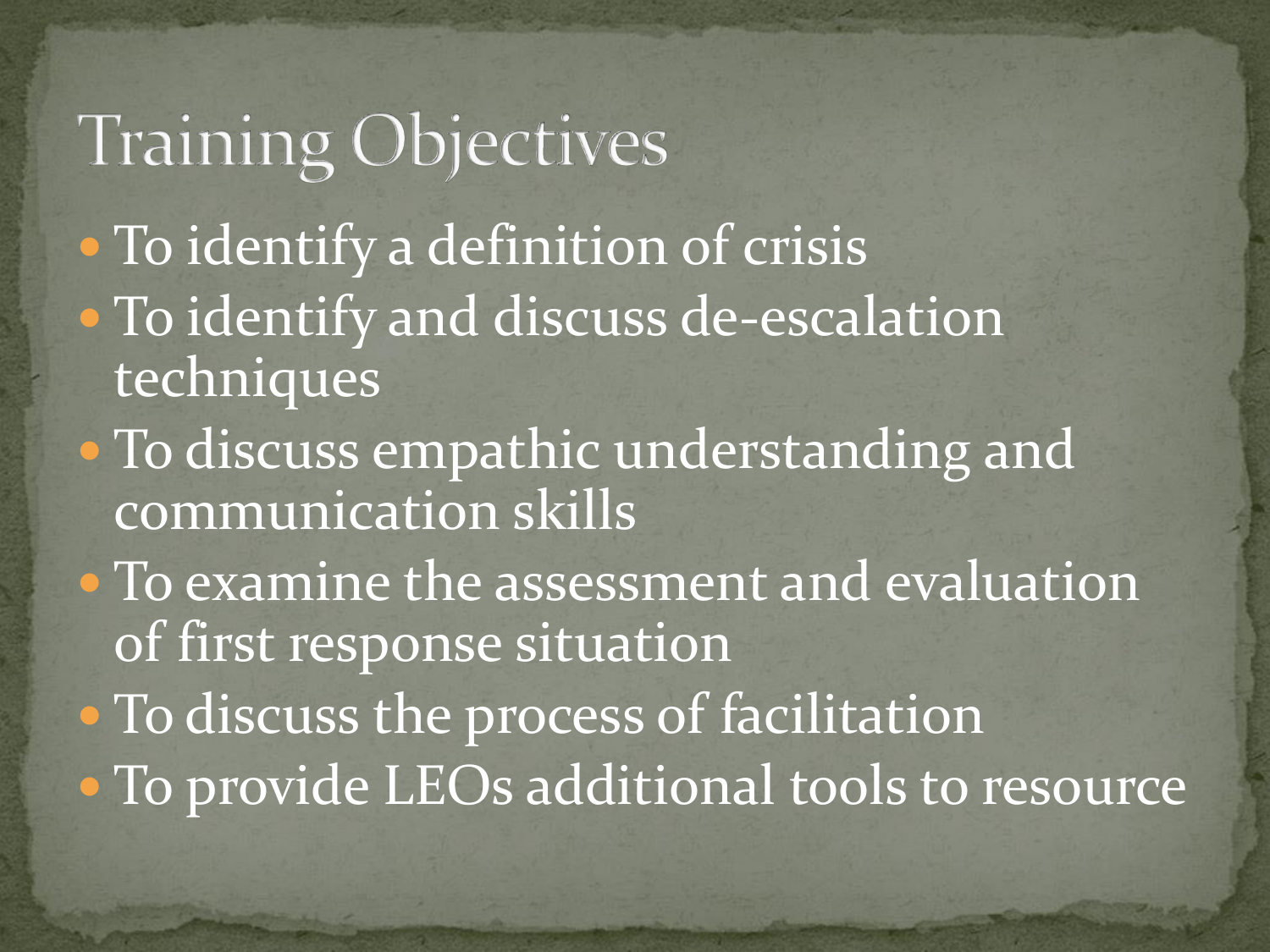### What is a Crisis?

• An unstable or crucial time or state of affairs in which a decisive change is impending; *especially* **:** one with the distinct possibility of a highly undesirable outcome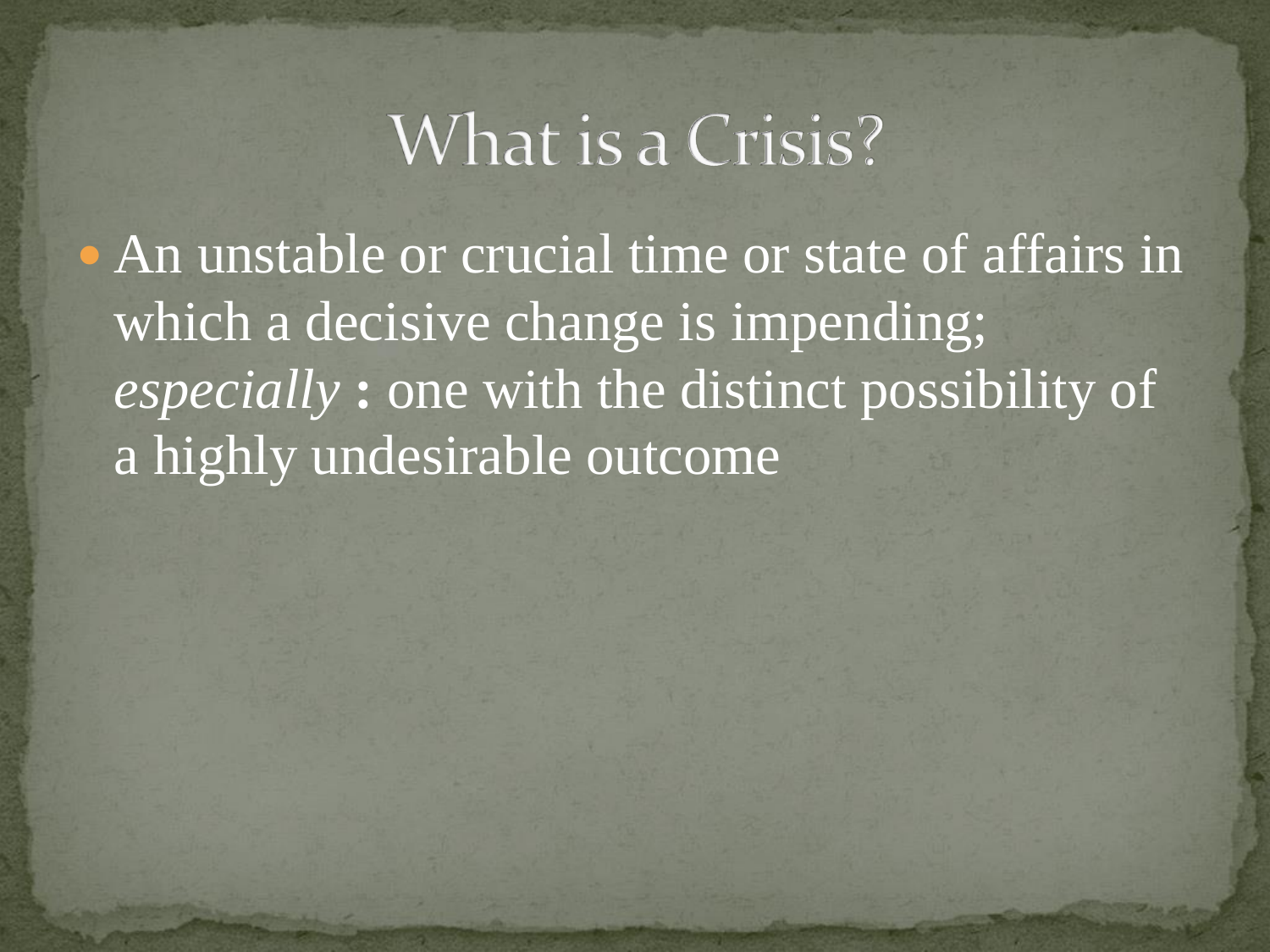### What is a crisis?

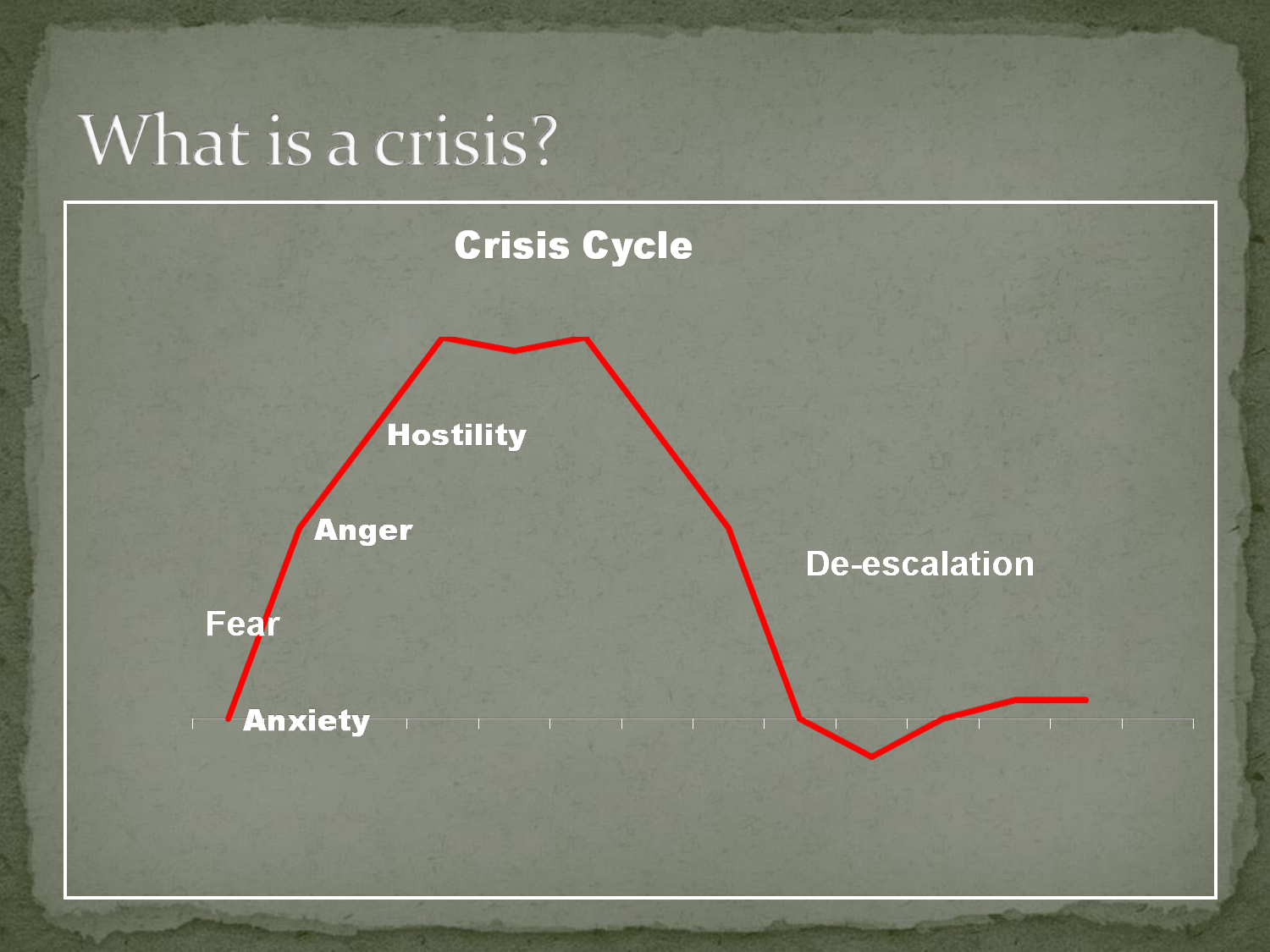### Crisis Response and De-escalation

 $\bullet$  C.A.F. L.E.A.P. N.E.A.R.

• In reality its all the same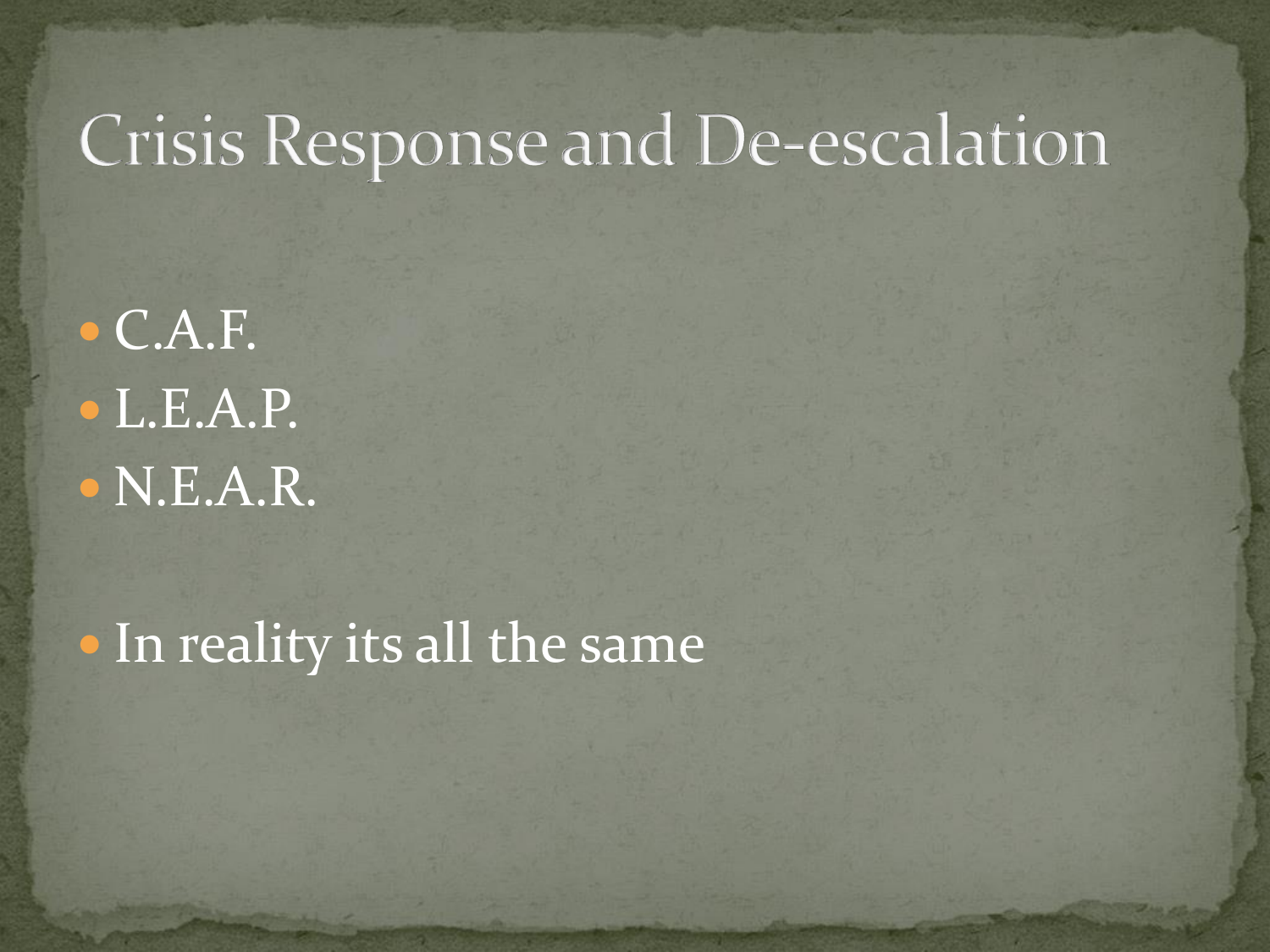#### Intervention

• The officer's initial response can often facilitate the direction of the encounter toward a more practical and appropriate resolution

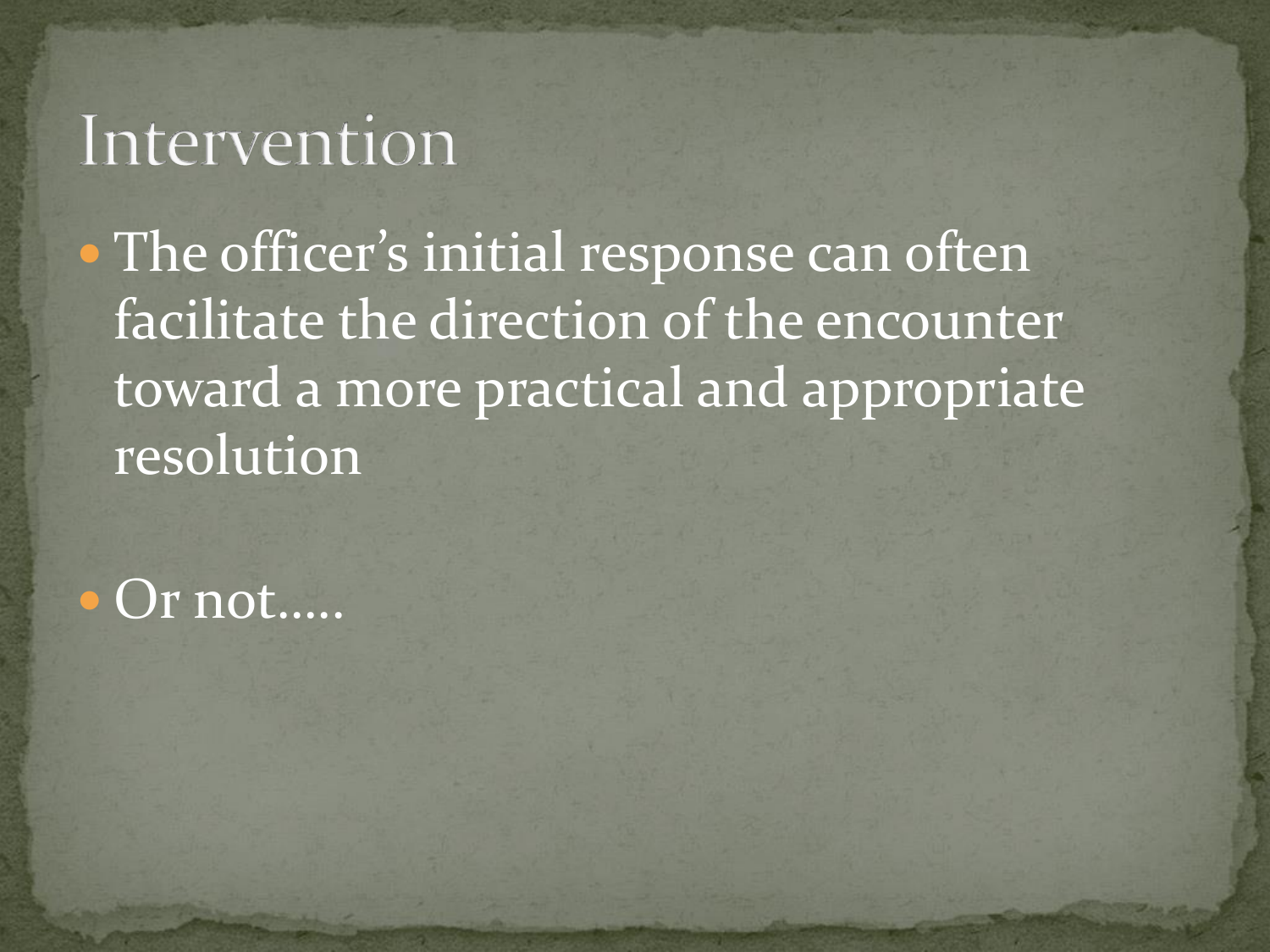# How do I start? Calm them down

• Figure out what is going on

• Decide the best way to help them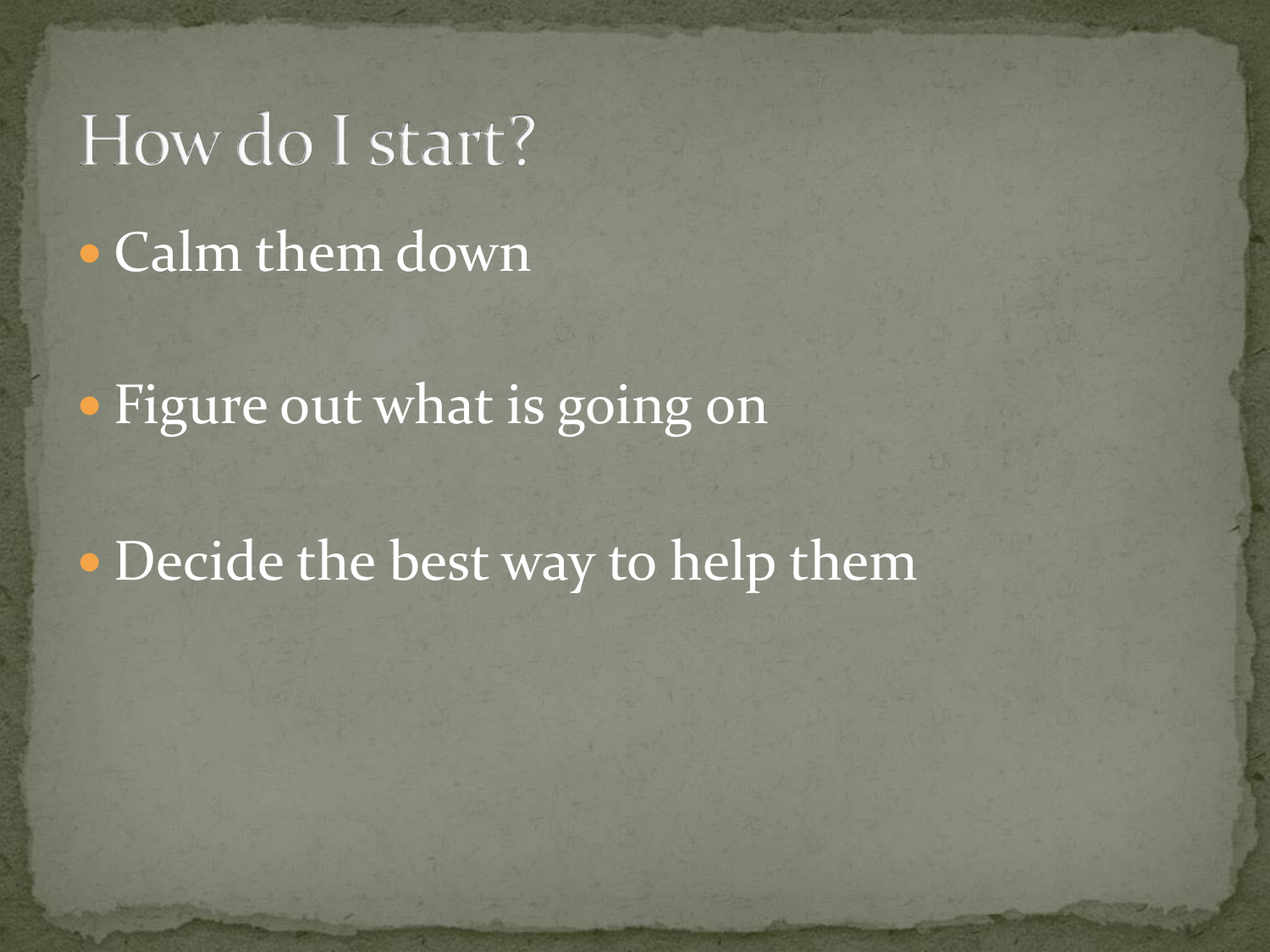### How do I start?

**· Use Strategy:**  Small, concrete goals Assume real concern Meet reasonable demands Re-focus attention on you Reduce anxiety Reduce excessive stimuli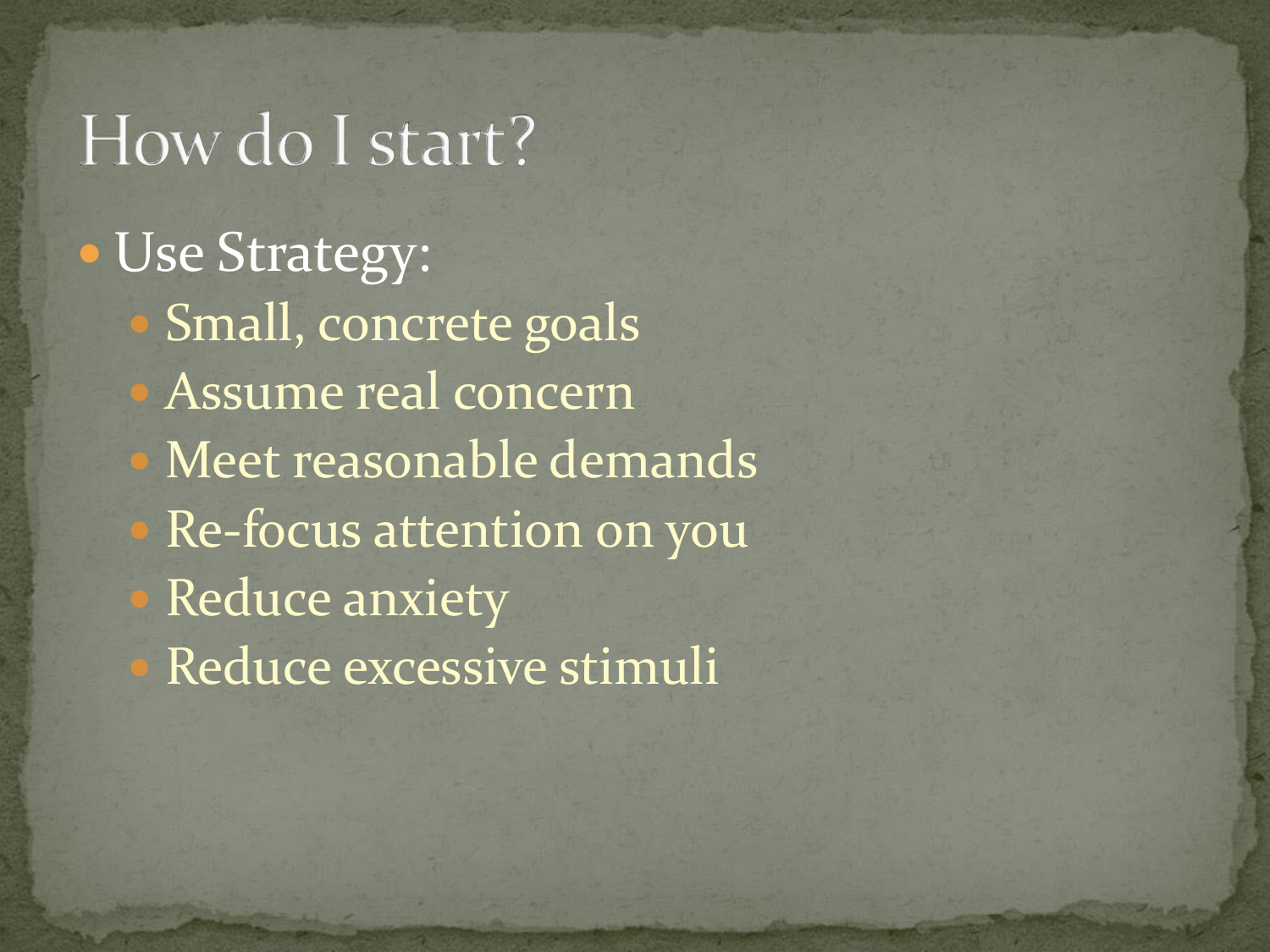### De-escalation Techniques

 Explain your purpose: "Good Morning, I'm Officer Smith. I am a CIT Officer and I'm here to help."

**· Give clear, brief, assertive instructions** "I want you to come over here." "I want to help you."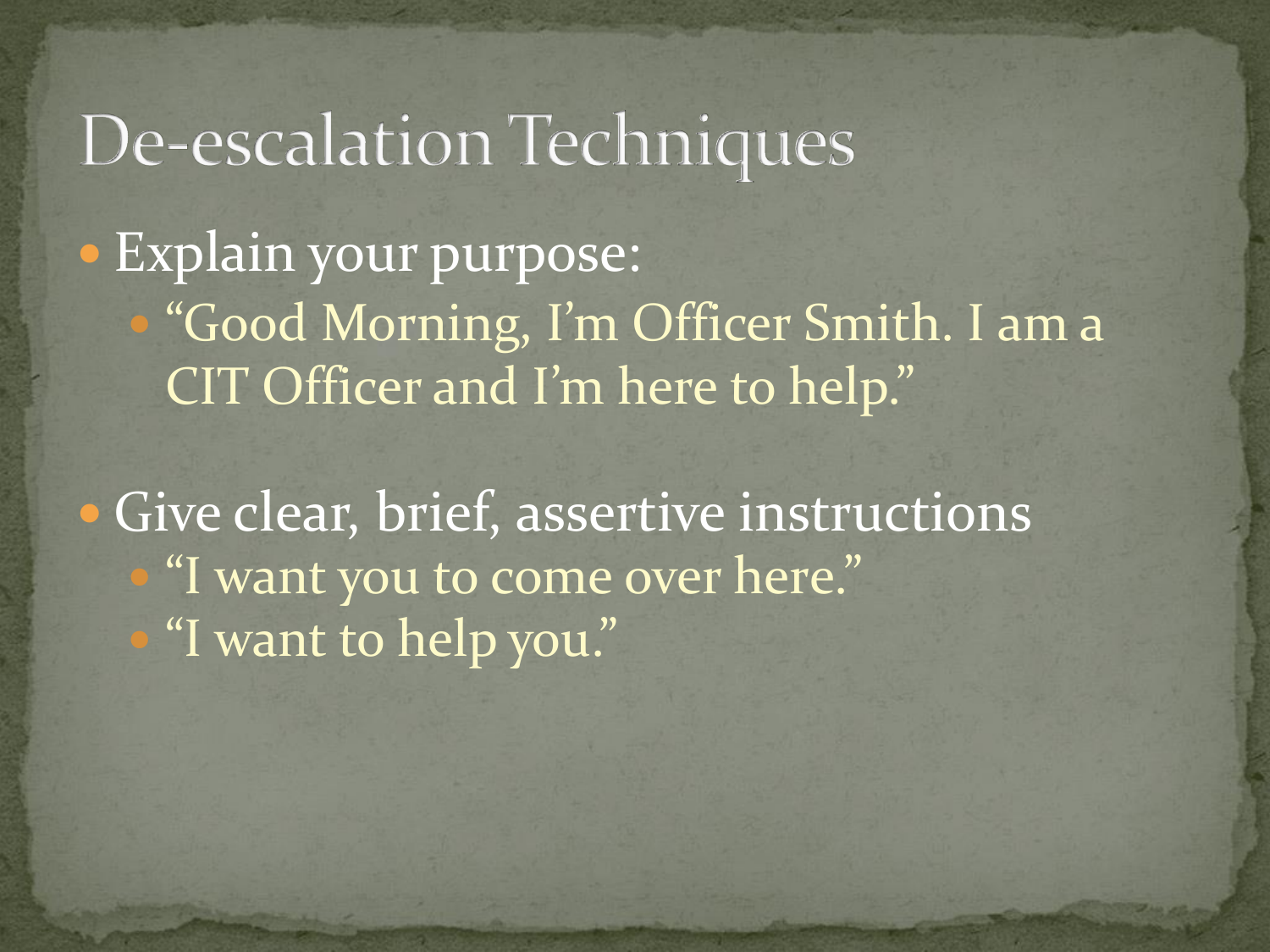### De-escalation Techniques

• Keep voice calm and non threatening Once you have made a threat or given an ultimatum you have ceased all negotiations and put yourself in a potential win/lose situation.

 Look for opportunities to connect Get the "hook"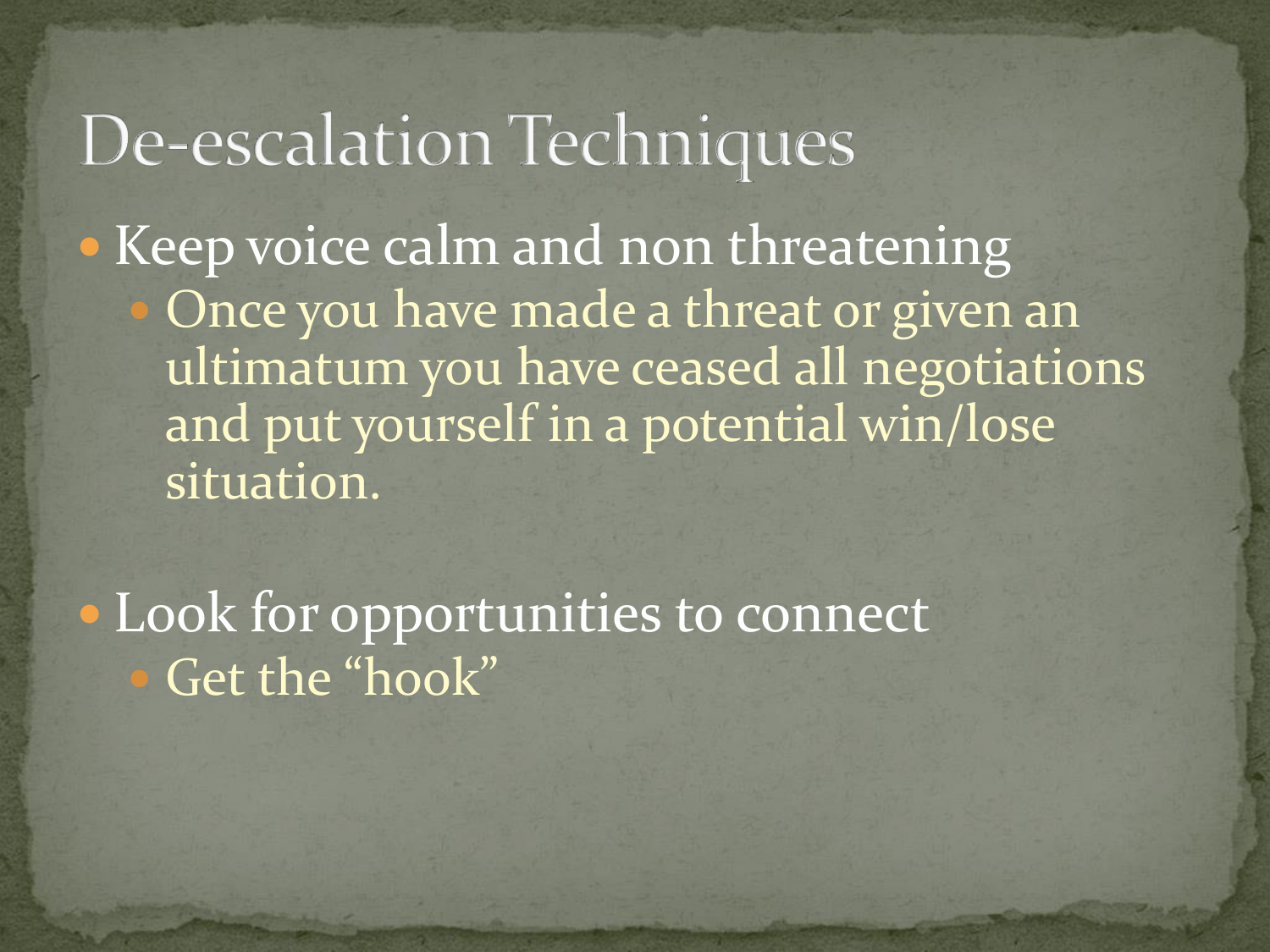### De-escalation Techniques • Show concern through non-verbal and verbal responses

 Listen carefully and show empathy, acknowledge any grievances, concerns or frustrations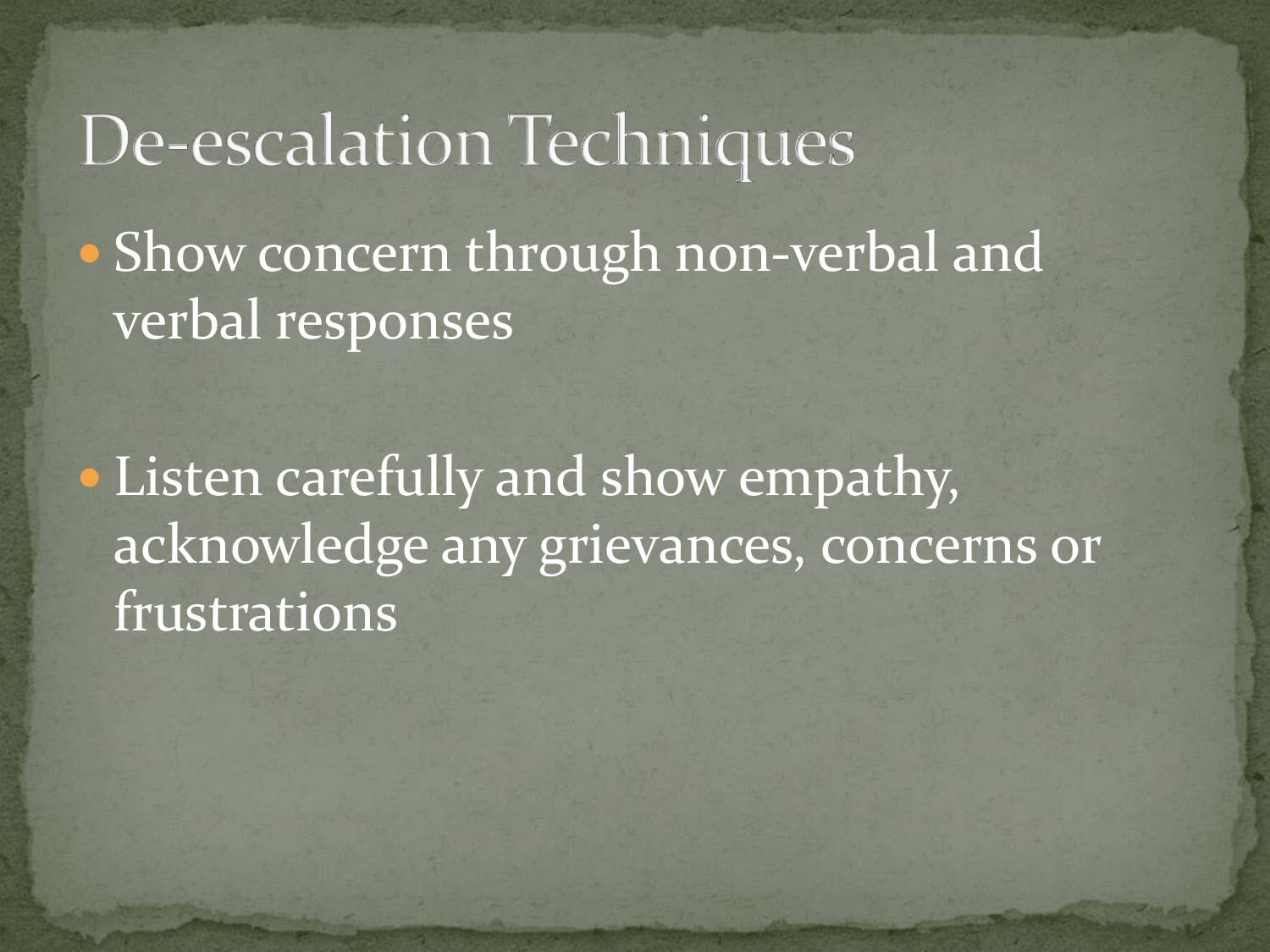De-escalation Techniques • Remove the audience De-escalation is best done one-on-one • Be aware of body language Make sure your body matches your language

 Appear calm, self controlled and confident • But don't be dismissive or over-bearing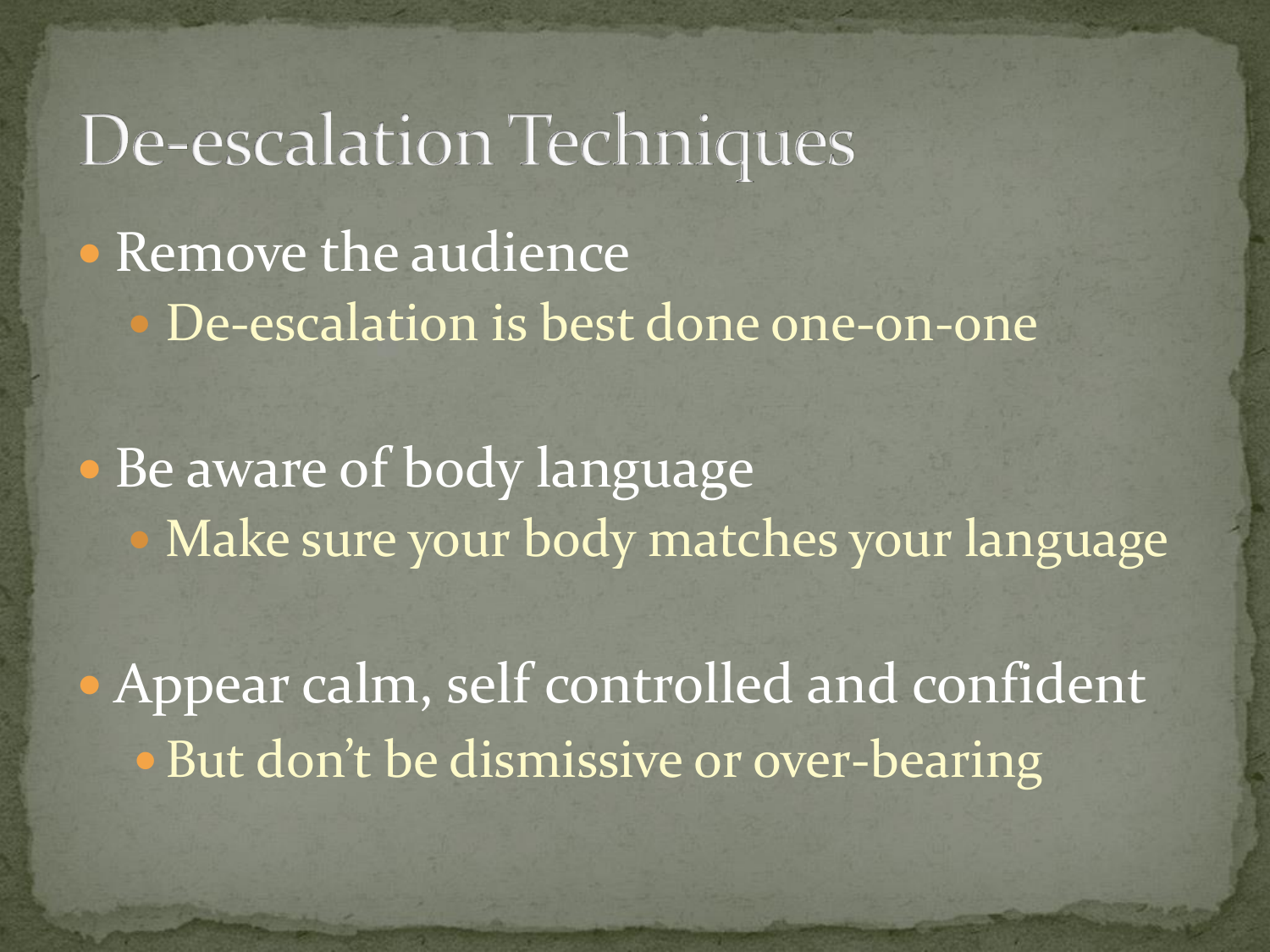### Communication

Words 7%

Tone and Volume 38%

Body Language 55%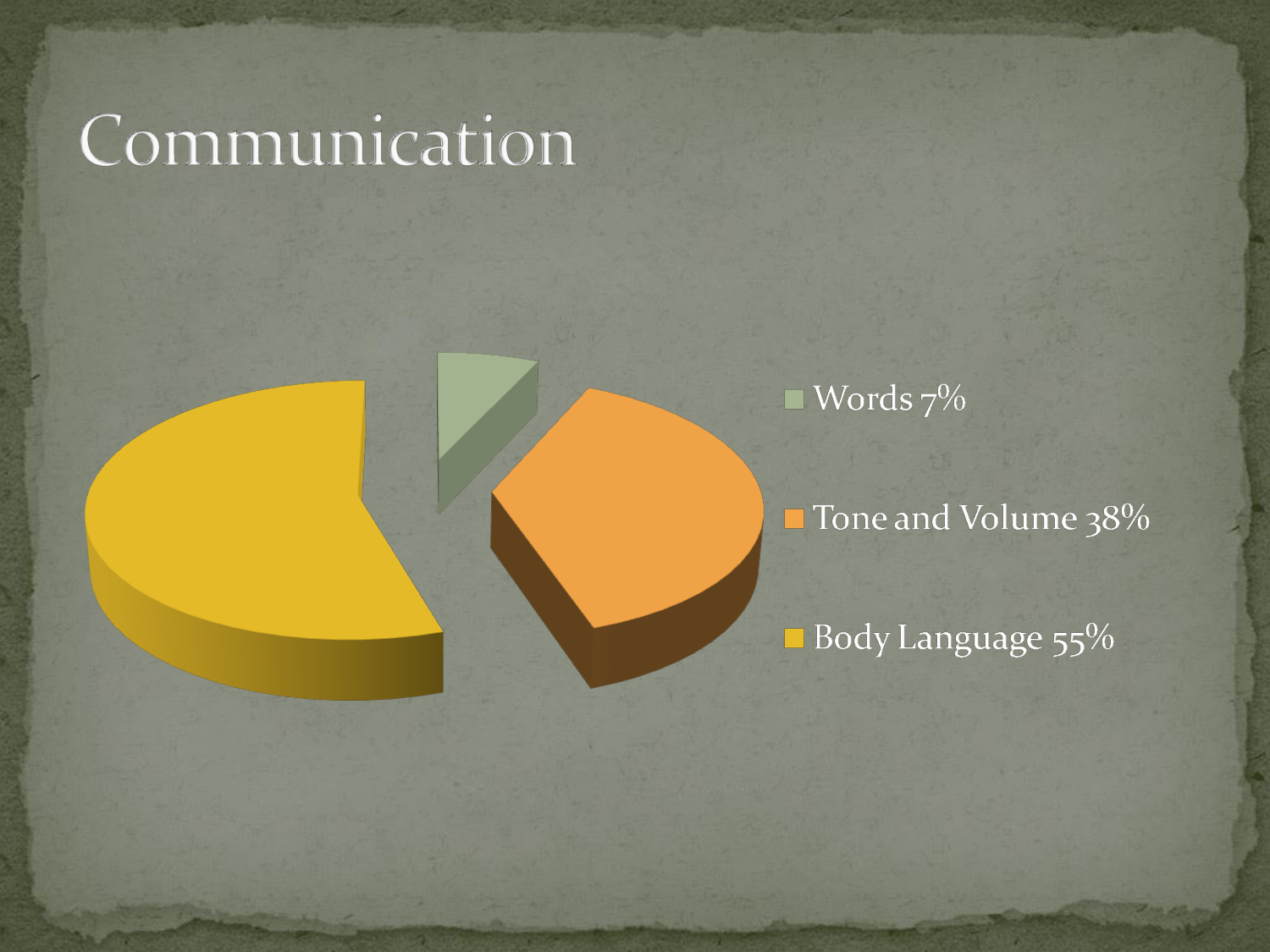# Communication **• Active Listening**

**• Empathic Understanding** 

Being Genuine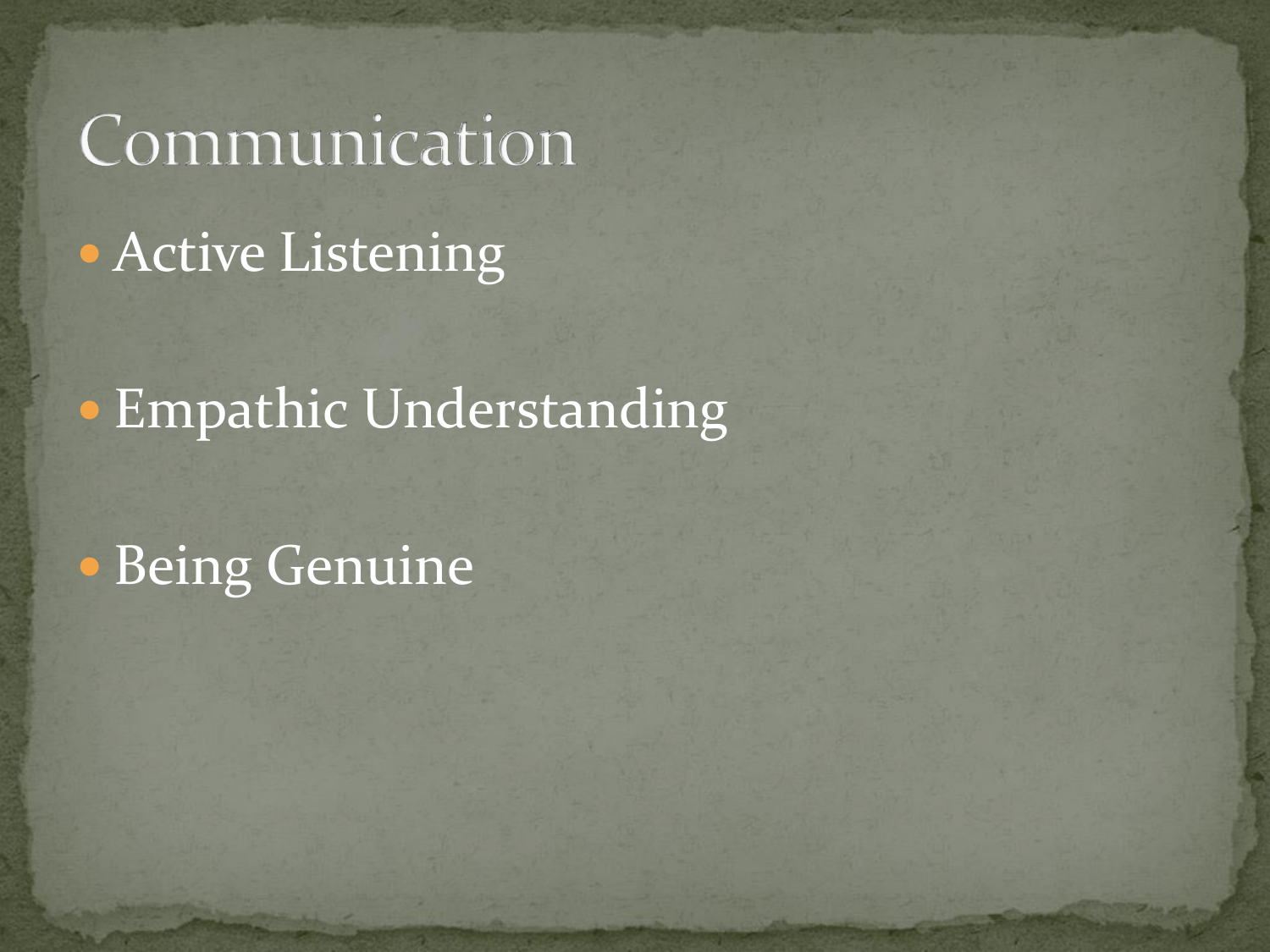Paraphrasing: summarizing what the person said

 Using phrases like "Okay, so what you have told me is that…and you feel…Do I understand you correctly?"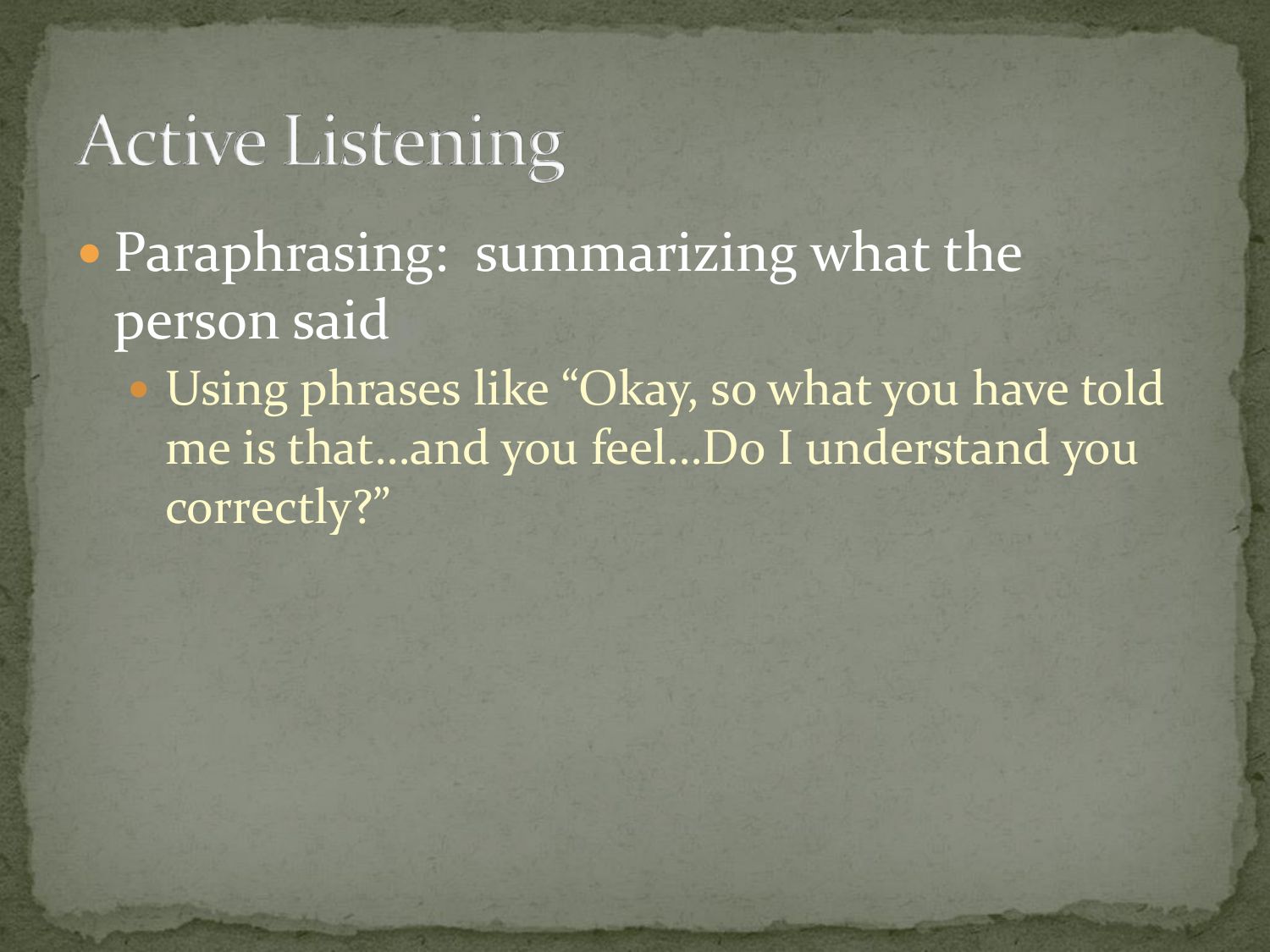- Closed ended questions: require simple yes or no answer
	- These types of questions help the officer to obtain a commitment

 "Are you…?" or "Do you…?" or "Will you…?" These questions can also help the officer to acquire specific information.

 Close-ended questions are: "Are you thinking of hurting yourself?", or "Will you let me take you to get some help?"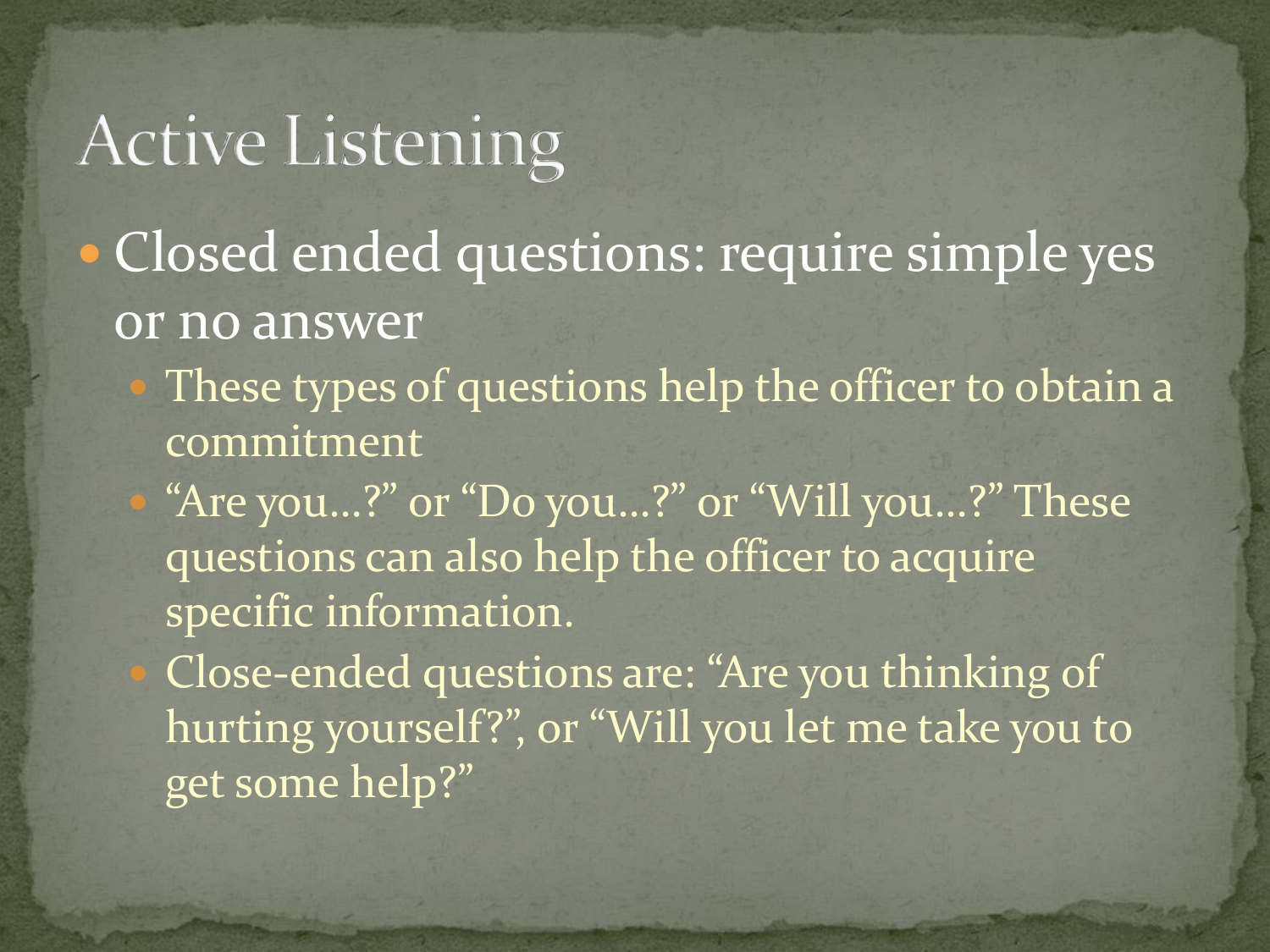- Open-ended questions : requires more detailed answers
	- These type of questions elicit feelings, worries, fears, etc…
		- This can help an officer evaluate the subjects state of mind and level of crisis Open-ended questions can help you develop your strategy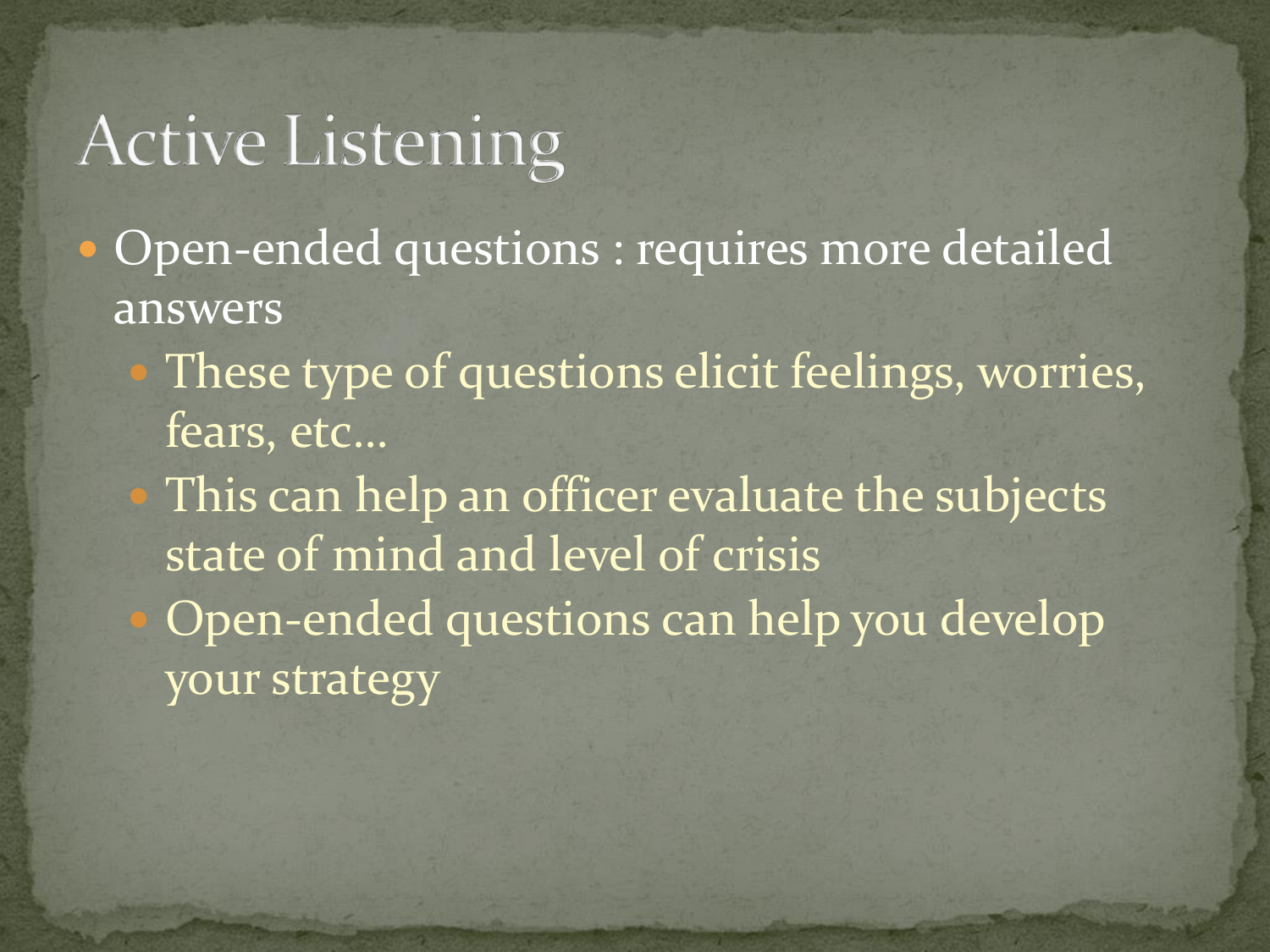### Communication

 Avoid *why* questions: *Why* questions lead to defensiveness

 "Why don't you take your medications? "Why don't you calm down?" "Why don't you put down that machete?"

You might not like the answer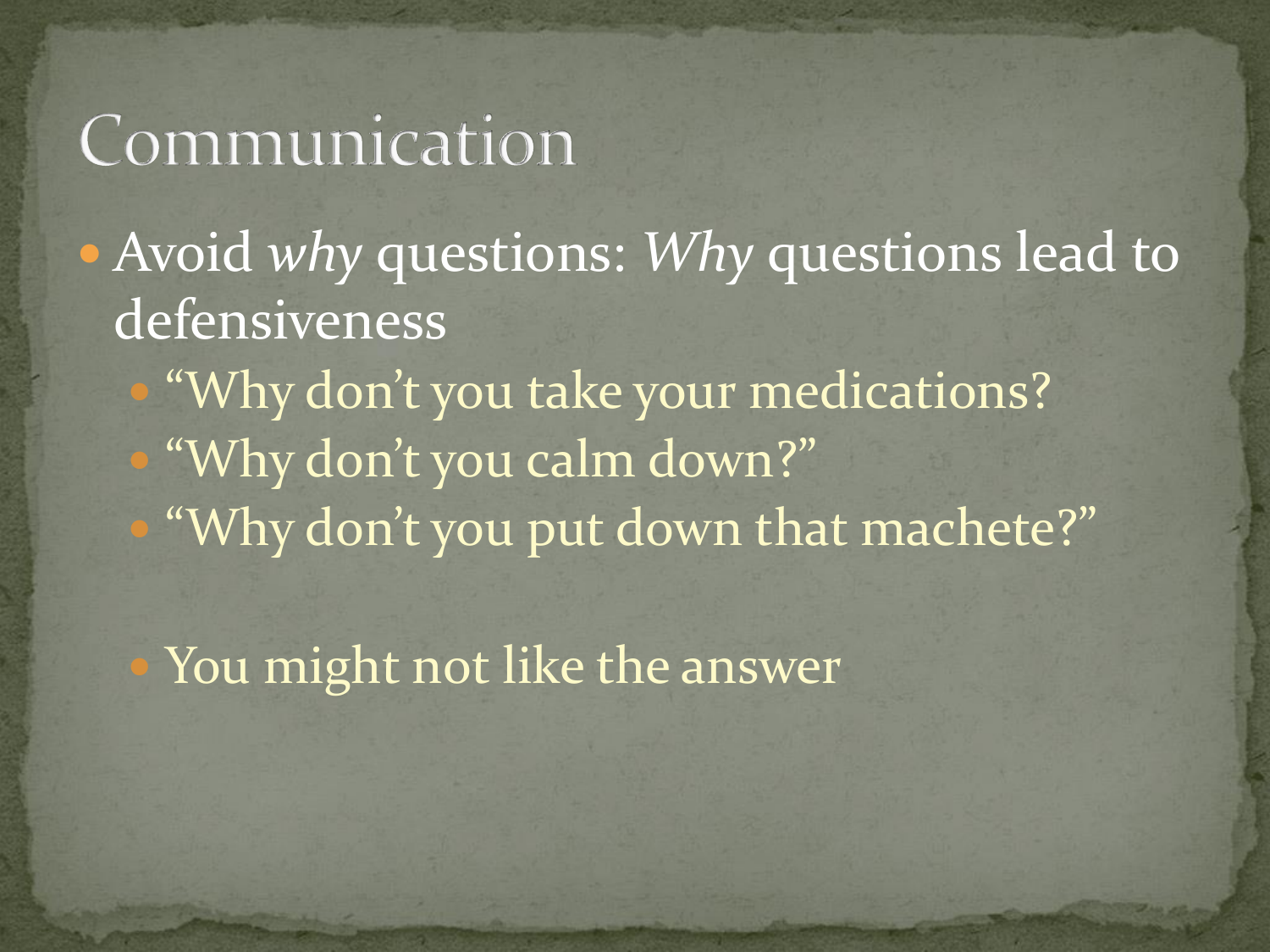- Silence: sends the message that you are willing to listen
	- We don't learn while we are talking, we learn by **listening**
	- Allow person to ventilate (uses up their energy**)**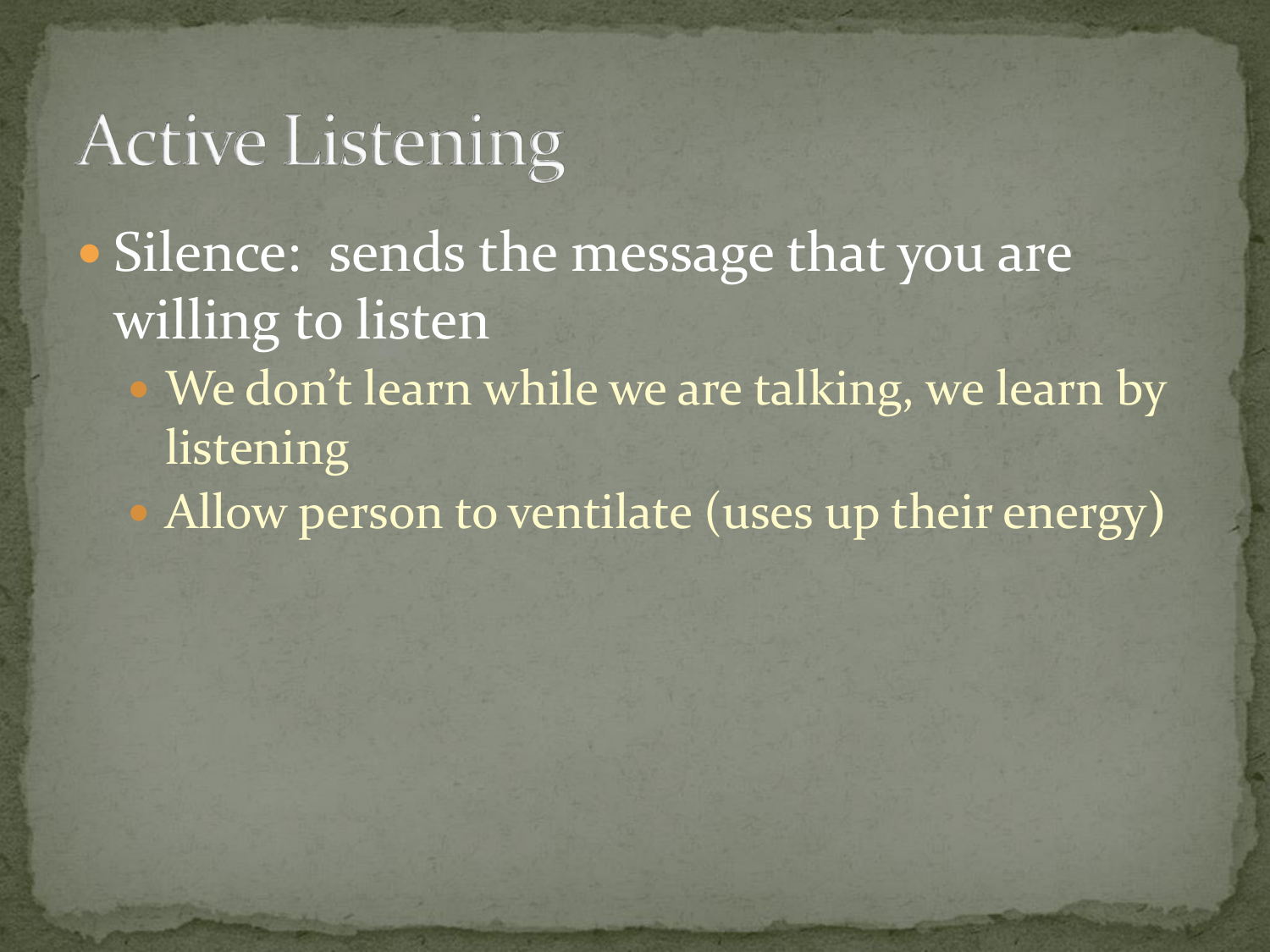### Deputies should try to

 Appear confident Display calmness Create some space Speak slowly, gently and clearly Lower your voice Avoid staring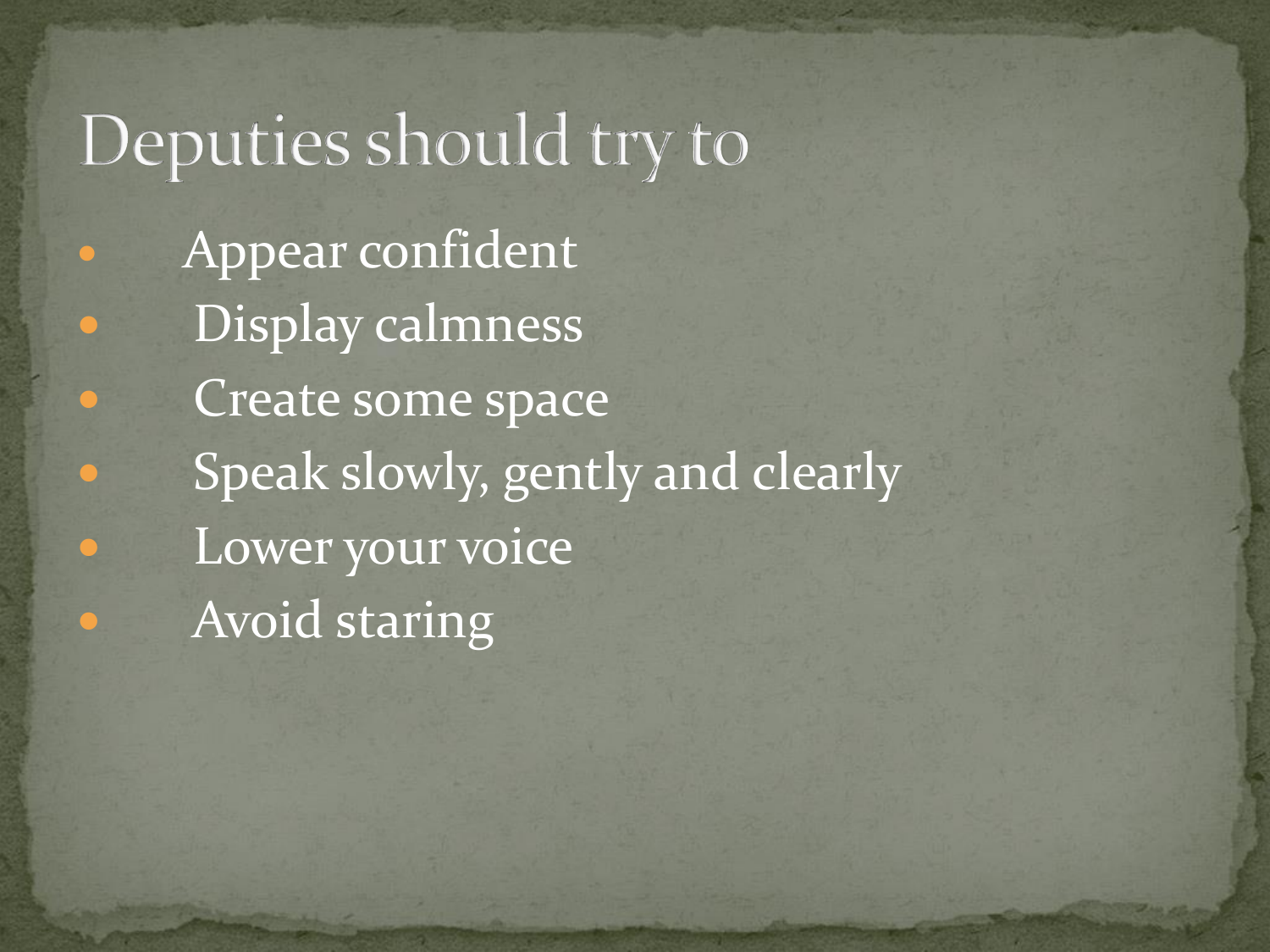### Deputies should try to

- Avoid arguing and confrontation
- Show that they are listening
- Calm the prisoner before trying to solve the problem
- Redefine Behavior
- Focus on what the person is saying and use it to assist in de-escalation
- Use tone to show empathy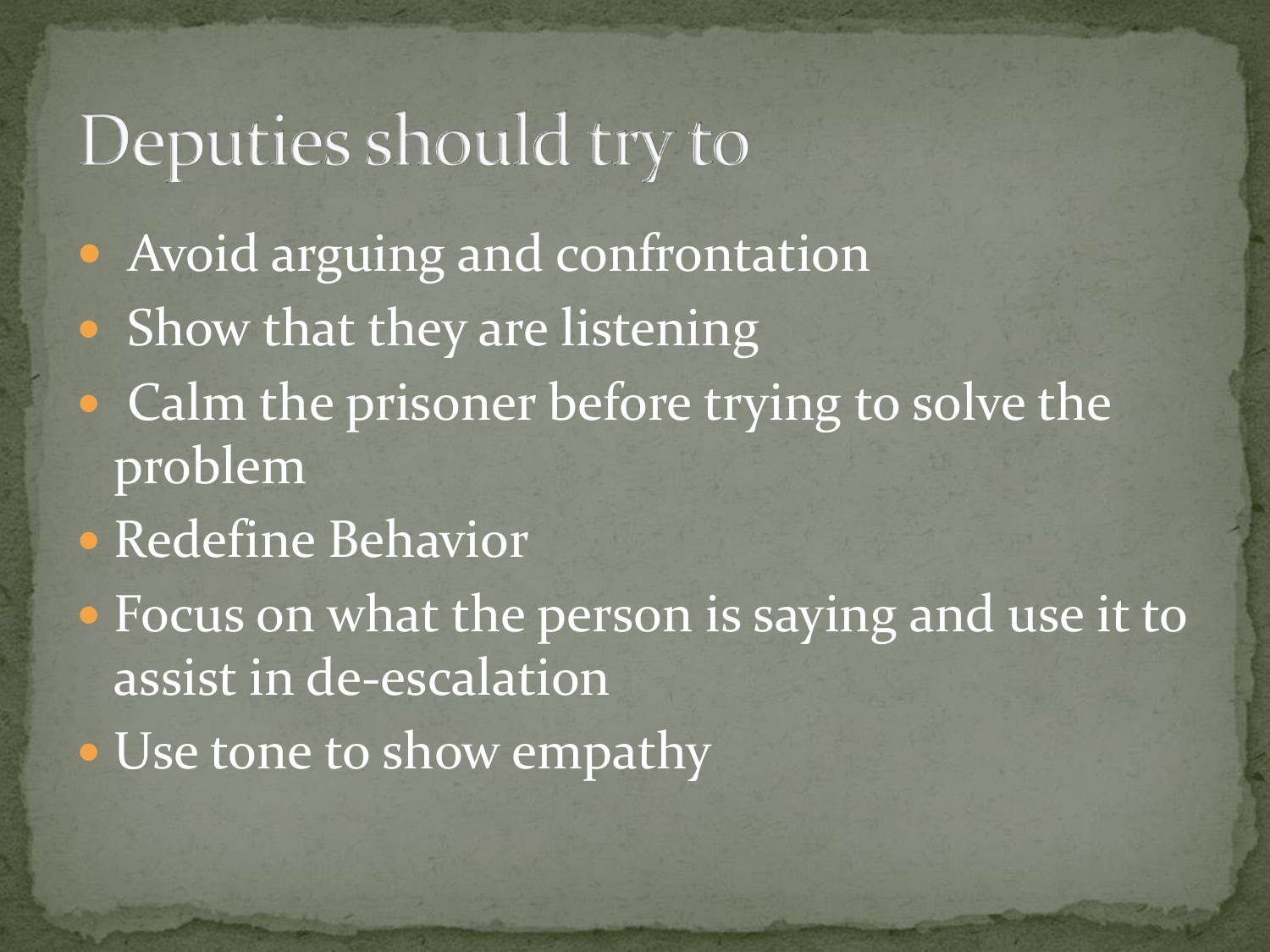# Deputies should try to Negotiate (*but NEVER make a promise you can't keep!!)*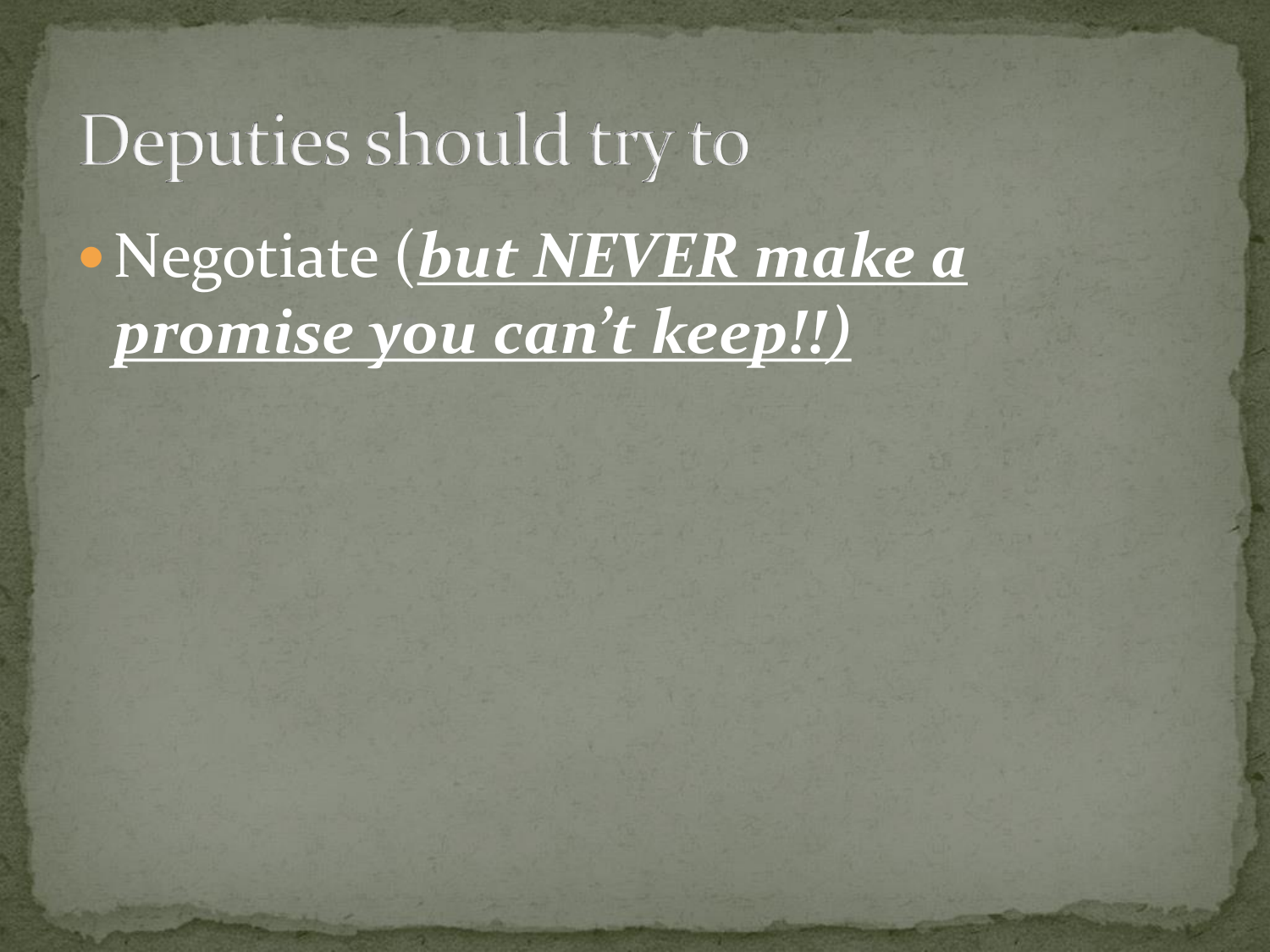**Assessment: Evaluating the Situation • Goal: To determine the most appropriate** response as presented by the facts

 Focus on verbal, behavioral, and environmental indicators

 Be aware of situational signs and/or medical emergencies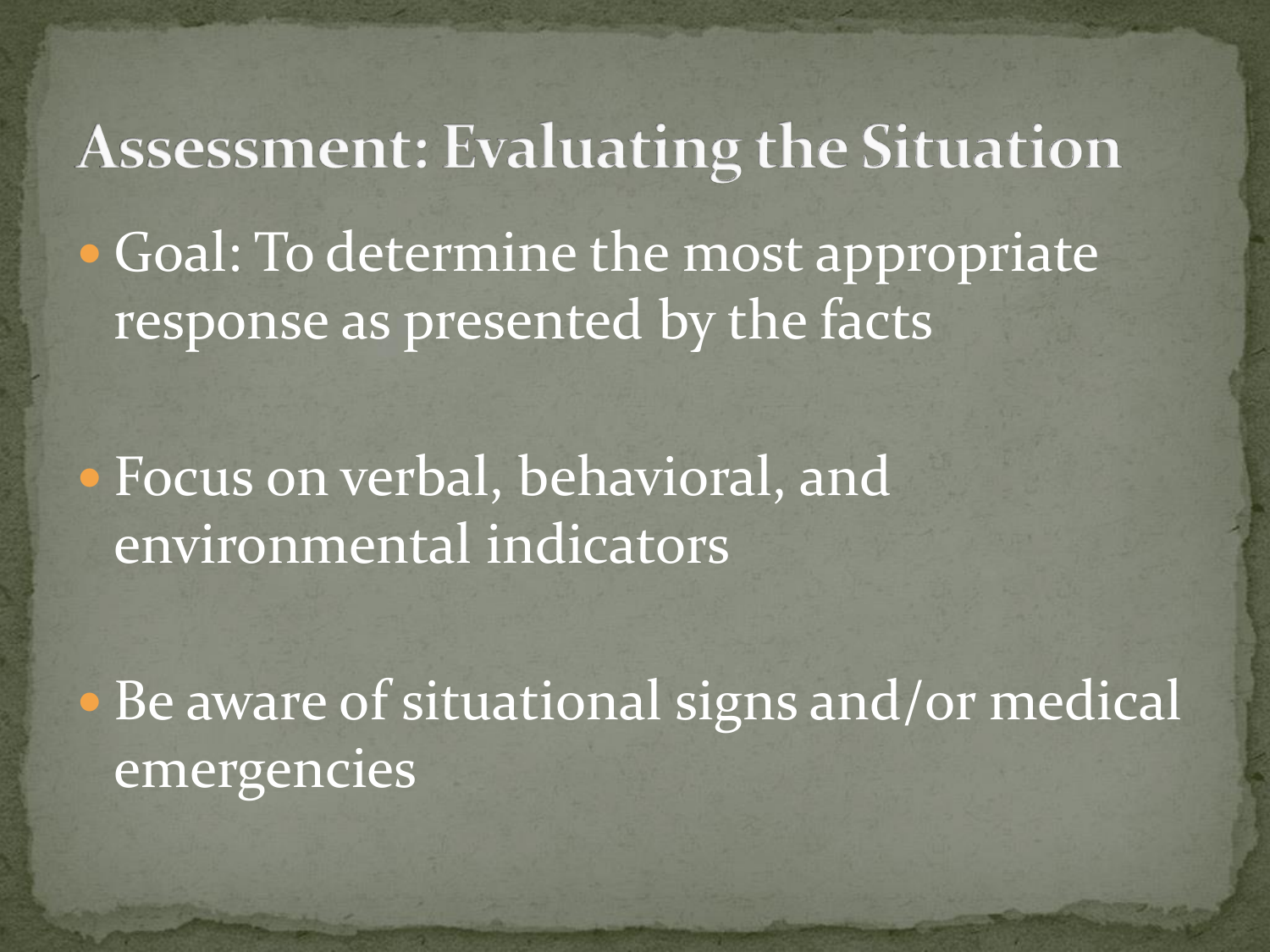# Assessment: Other Considerations • Medical/physical conditions

#### • Intoxication

 Be aware that such conditions can *mimic, mask, or intensify symptoms* of mental illness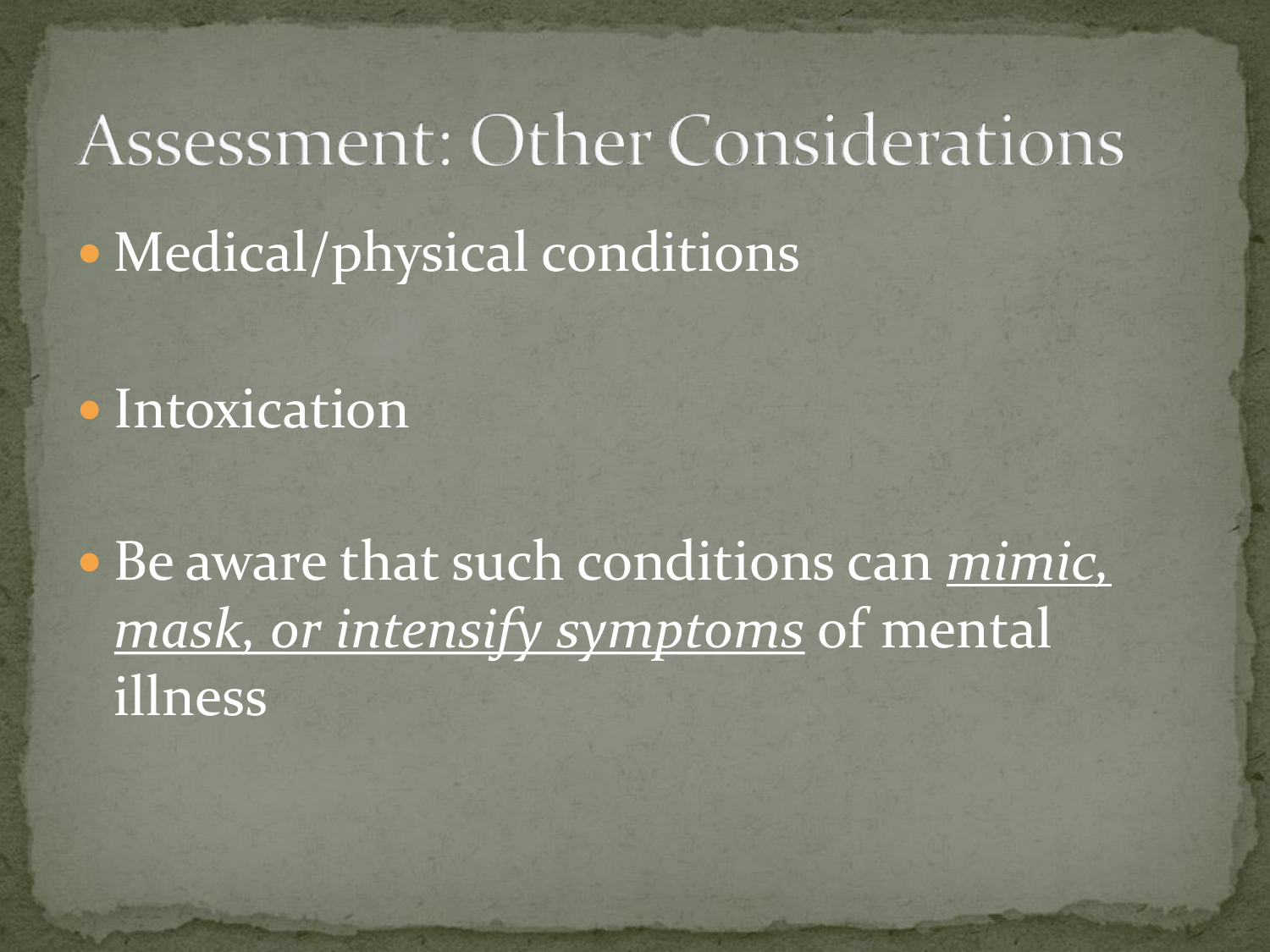*Question:* Why can we say the process of calming and assessment generally occurs simultaneously?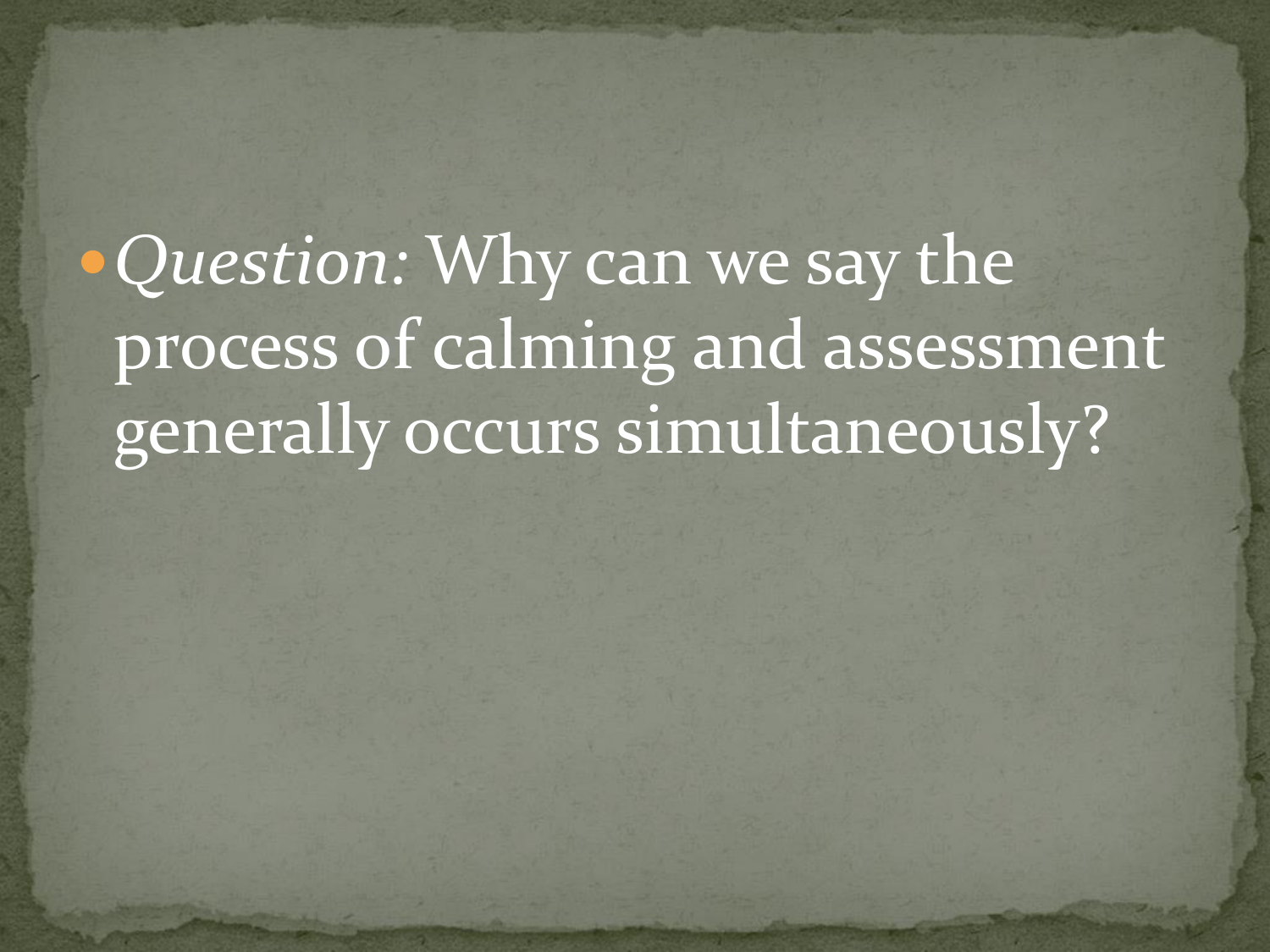Answer: An officer can evaluate the emotional state, thought processes, and monitor behavior while verbally de-escalating. • Also the responses of the person may help facilitate appropriate resolution